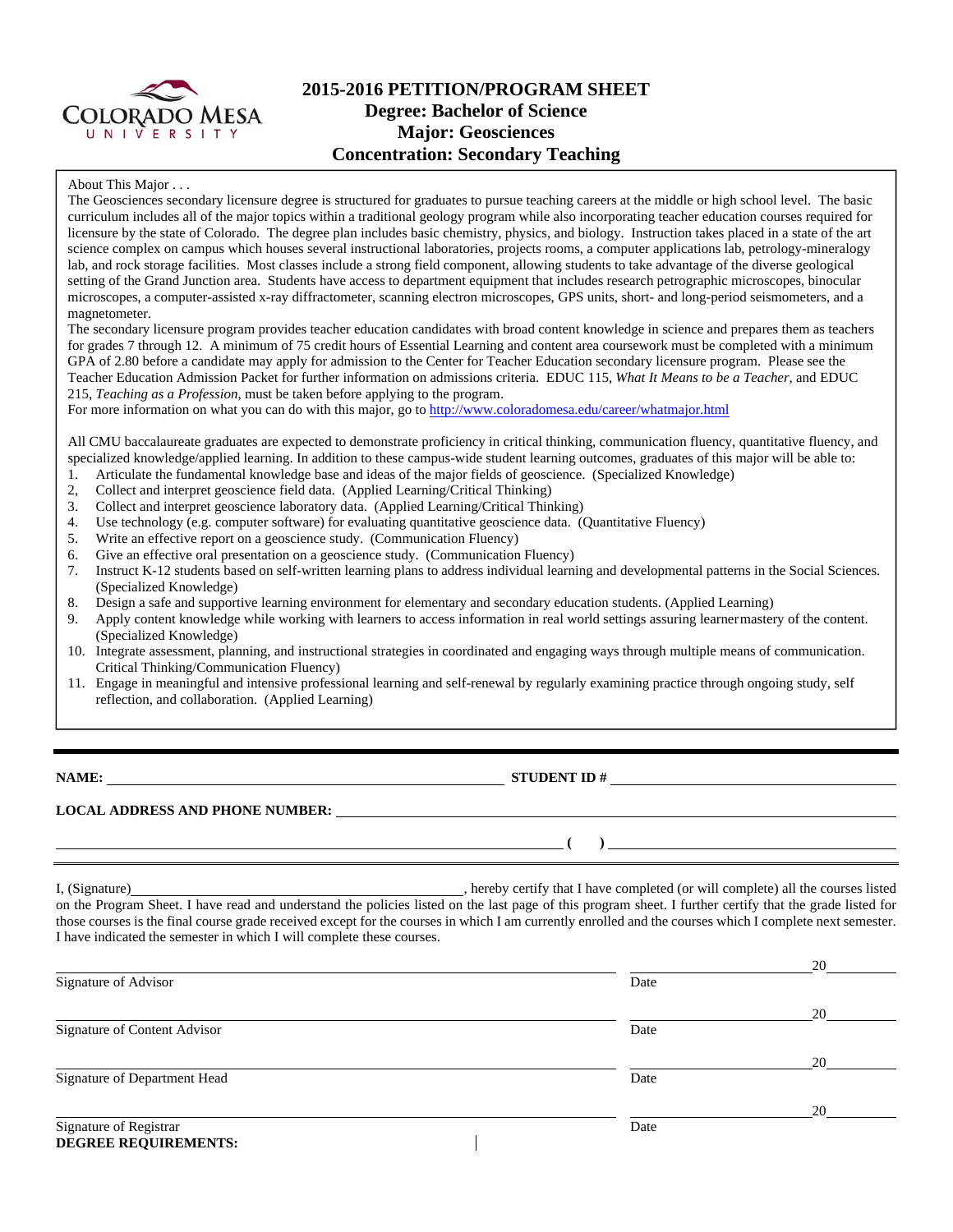- 126 semester hours total (Students must complete a minimum of 30 of the last 60 hours of credit at CMU, with at least 15 semester hours in major discipline courses numbered 300 or higher).
- 40 upper division credits (A minimum of 15 taken at the 300-400 course levels within the major at CMU).
- Pre-collegiate courses (usually numbered below 100) cannot be used for graduation.
- A cumulative grade point average of 2.8 or higher must be maintained for content courses and overall GPA.
- A "C" or higher is required in all major and foundation courses.
- **All EDUC prefix courses must be completed with a grade of B or better.**
- A student must follow the CMU graduation requirements either from 1) the program sheet for the major in effect at the time the student officially declares a major; or 2) a program sheet for the major approved for a year subsequent to the year during which the student officially declares the major and is approved for the student by the department head. Because a program may have requirements specific to the degree, the student should check with the faculty advisor for additional criteria. It is the student's responsibility to be aware of, and follow, all requirements for the degree being pursued. Any exceptions or substitutions must be approved by the student's faculty advisor and Department Head.
- When filling out the program sheet a course can be used only once. Essential Learning Capstone should be completed between 45 and
- 75 hours. See the "Undergraduate Graduation Requirements" in the catalog for additional graduation information.
- Students must PASS the PLACE or PRAXIS II exam in the content area prior to beginning the internship. Also, ALL other coursework toward the degree must be successfully completed prior to the internship.

**ESSENTIAL LEARNING REQUIREMENTS** (31 semester hours) See the current catalog for a list of courses that fulfill the requirements below. If a course is an Essential Learning option and a requirement for your major, you must use it to fulfill the major requirement and make a different selection for the Essential Learning requirement.

| Course No Title                                                                                                                                                                                                                                                                       |        | Sem.hrs Grade Term/Trns |  |  |  |  |
|---------------------------------------------------------------------------------------------------------------------------------------------------------------------------------------------------------------------------------------------------------------------------------------|--------|-------------------------|--|--|--|--|
| <b>English</b> (6 semester hours, must receive a grade of "B" or better and<br>must be completed by the time the student has 60 semester hours.)<br><b>ENGL 111 English Composition</b><br><b>ENGL 112 English Composition</b>                                                        | 3<br>3 |                         |  |  |  |  |
| <b>Math</b> (3 semester hours, must receive a grade of "C" or better, must be<br>completed by the time the student has 60 semester hours.)<br>MATH 113 College Algebra<br>4*<br>*3 credits apply to the Essential Learning requirements and 1 credit<br>applies to Foundation Courses |        |                         |  |  |  |  |
| <b>Humanities</b> (3 semester hours)                                                                                                                                                                                                                                                  |        |                         |  |  |  |  |
| <b>Social and Behavioral Sciences (6 semester hours)</b><br>Human Growth & Development 3<br>PSYC 233                                                                                                                                                                                  |        |                         |  |  |  |  |
| (PSYC 233 required with a grade of "B" or better)<br>GEOG 103 recommended                                                                                                                                                                                                             |        |                         |  |  |  |  |
| <b>History</b> (3 semester hours)<br><b>HIST</b><br>the company of the company of the company of                                                                                                                                                                                      |        |                         |  |  |  |  |

Course No Title Sem.hrs Grade Term/Trns

**Fine Arts** (3 semester hours)

|                 | <b>Natural Sciences</b> (7 semester hours, one course must include a lab) |   |  |
|-----------------|---------------------------------------------------------------------------|---|--|
| <b>BIOL</b> 105 | <b>Attributes of Living Systems</b>                                       | 3 |  |
|                 | BIOL 105L Attributes of Living Systems                                    |   |  |
|                 |                                                                           |   |  |
|                 | <b>WELLNESS REQUIREMENT</b> (2 semester hours)                            |   |  |
| <b>KINE 100</b> | Health and Wellness                                                       |   |  |
| KINA 1          |                                                                           |   |  |
|                 | <b>ESSENTIAL LEARNING CAPSTONE</b> (4 semester hours)                     |   |  |
| <b>ESSL 290</b> | Maverick Milestone                                                        |   |  |
|                 | (see English $&$ math pre-reqs) 3                                         |   |  |
| <b>ESSL 200</b> | Essential Speech (co-requisite) 1                                         |   |  |
|                 | <b>FOUNDATION COURSES</b> (17 semester hours)                             |   |  |
| CHEM 131        | General Chemistry                                                         |   |  |
|                 | CHEM 131L General Chemistry Lab                                           |   |  |

| <b>FOUNDATION COURSES</b> (17 semester hours) |                                 |   |  |  |  |  |
|-----------------------------------------------|---------------------------------|---|--|--|--|--|
|                                               | CHEM 131 General Chemistry      |   |  |  |  |  |
|                                               | CHEM 131L General Chemistry Lab |   |  |  |  |  |
|                                               | PHYS 101 Elementary Astronomy   | 3 |  |  |  |  |
|                                               | PHYS 111 General Physics        |   |  |  |  |  |
|                                               | PHYS 111L General Physics Lab   |   |  |  |  |  |
|                                               | *MATH 113 College Algebra       |   |  |  |  |  |
|                                               | MATH 130 Trigonometry           |   |  |  |  |  |

## **GEOLOGY – LEADING TO SECONDARY TEACHING**

**LICENSURE MAJOR REQUIREMENTS** (40 semester hours)

A "C" or higher is required in all major courses.

## **Required Core Courses** (40 semester hours)

|                  | *Choose either GEOL 103 or GEOL 104 |   |  |
|------------------|-------------------------------------|---|--|
| *GEOL            |                                     | 3 |  |
| <b>GEOL 111</b>  | Principles of Physical Geology      | 3 |  |
| GEOL 111L        | Principles of Physical Geology      |   |  |
|                  | Lab                                 |   |  |
| GEOL 112         | Principles of Historical Geology3   |   |  |
| GEOL 112L        | Principles of Historical Geology    |   |  |
|                  | Lab.                                | 1 |  |
| <b>GEOL 202</b>  | Introduction to Field Studies       | 3 |  |
| <b>GEOL 204</b>  | Computer Applications in            |   |  |
|                  | Geology                             | 3 |  |
| <b>GEOL 250</b>  | <b>Environmental Geology</b>        | 3 |  |
| <b>GEOL 301</b>  | <b>Structural Geology</b>           | 3 |  |
| GEOL 301L        | <b>Structural Geology Lab</b>       | 1 |  |
| <b>GEOL 331</b>  | Crystallography & Mineralogy        | 3 |  |
| GEOL 331L        | Crystallography & Mineralogy        |   |  |
|                  | Lab                                 | 1 |  |
| <b>GEOL 340</b>  | Igneous and Metamorphic             |   |  |
|                  | Petrology                           | 3 |  |
| GEOL 340L        | Igneous and Metamorphic             |   |  |
|                  | Petrology Lab                       |   |  |
| <b>GEOL 402</b>  | Applications of Geomorphology3      |   |  |
| GEOL 402L        | Applications of Geomorphology       |   |  |
|                  | Lab                                 | 1 |  |
| <b>GEOL 444</b>  | Sedimentology and Stratigraphy 3    |   |  |
| <b>GEOL 444L</b> | Sedimentology and Stratigraphy      |   |  |
|                  | Lab                                 | 1 |  |
|                  |                                     |   |  |
|                  | <b>Electives</b> (3 semester hours) |   |  |
|                  |                                     |   |  |

\_\_\_\_\_\_ \_\_\_\_ \_\_\_\_\_\_\_\_\_\_\_\_\_\_\_\_\_\_\_\_\_\_\_\_ \_\_\_\_ \_\_\_\_\_ \_\_\_\_\_\_\_\_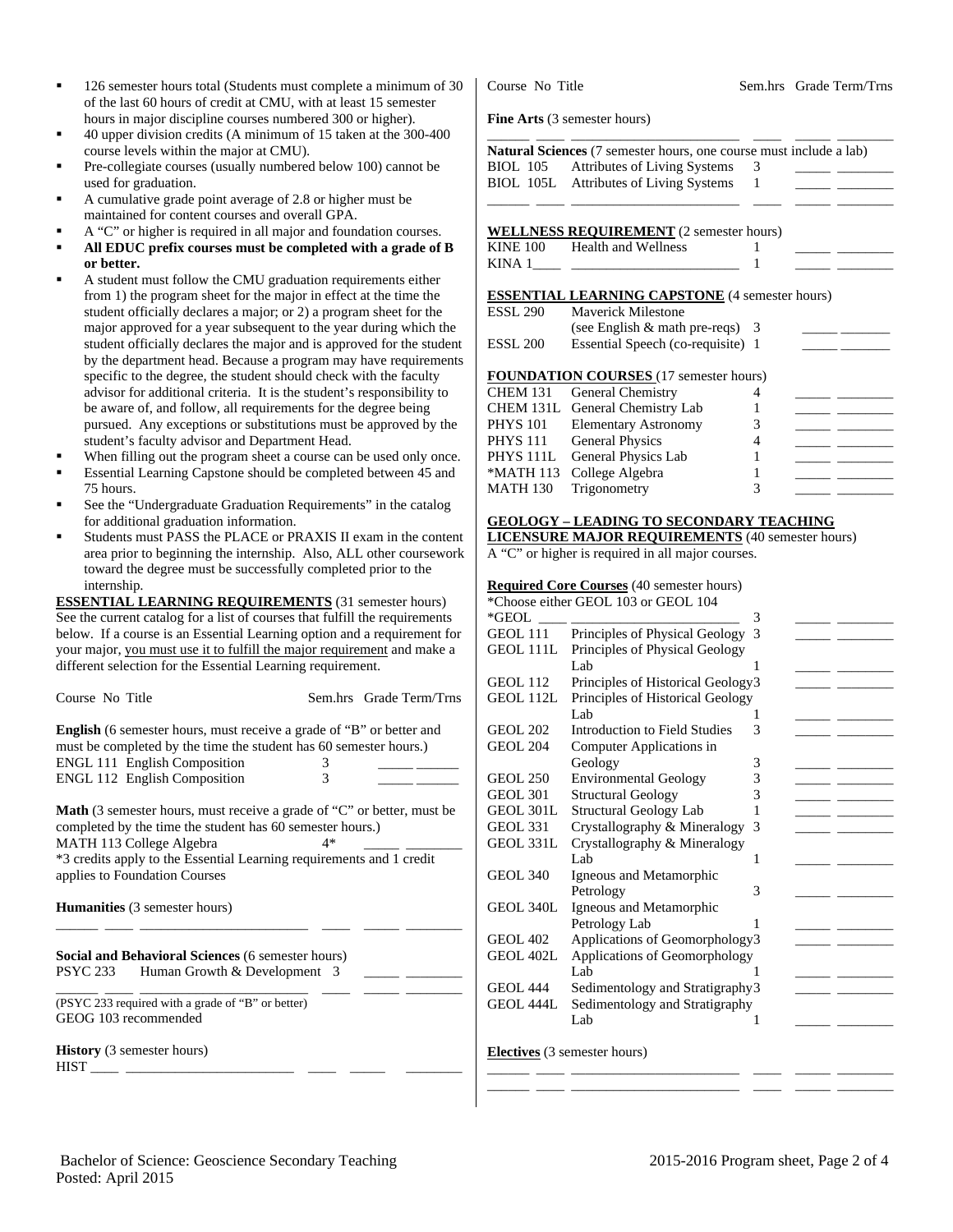#### **Secondary Education Requirements** (29 Semester Hours)

| Course No Title      |                                                      |                               | Sem.hrs Grade Term/Trns |                                          |
|----------------------|------------------------------------------------------|-------------------------------|-------------------------|------------------------------------------|
| <b>EDUC</b> 115      | What It Means to be a Teacher 1                      |                               |                         | 8 Field Experience Hours                 |
| <b>EDUC 215</b>      | Teaching as a Profession                             |                               |                         | 12 Field Experience Hours                |
| EDUC <sub>342</sub>  | Pedagogy & Assessment:                               |                               |                         |                                          |
|                      | Secondary/ $K-12$                                    | 3                             |                         | 20 Field Experience Hours                |
| EDUC <sub>343</sub>  | Teaching to Diversity                                | 3                             |                         | 20 Field Experience Hours                |
| EDUC <sub>442</sub>  | Integrating Literacy Across the                      |                               |                         |                                          |
|                      | Curriculum                                           | 4                             |                         | 60 Field Experience Hours                |
| <b>EDUC</b> 497      | Content Methodology                                  |                               |                         |                                          |
|                      | Practicum                                            | 3                             |                         | 80 Field Experience Hours with EDUC 497D |
|                      | EDUC 497D <sup>*</sup> Methods of Teaching Secondary |                               |                         |                                          |
|                      | Science                                              | $\mathfrak{D}_{\mathfrak{p}}$ |                         |                                          |
| EDUC <sub>499G</sub> | Teaching Internship and                              |                               |                         |                                          |
|                      | Colloquium                                           | 12                            |                         | 600 Field Experience Hours               |

\*This course is only offered in the fall semester. It may be taken with either the 300-level or 400-level EDUC courses but must be taken before the student teaching semester.

#### **Prerequisites for EDUC 342 and subsequent courses:** ENGL 111, ENGL 112, ESSL 200, ESSL 290, PSYC 233, EDUC 115, and EDUC 215 (all with a grade of B or better) and formal acceptance to the Teacher Education Program. **All EDUC prefix courses listed above must be completed with a grade of B or better to progress through the program sequence.**

All EDUC prefix courses listed above must be completed with a grade of B or better to progress through the program sequence.

Students must PASS the PLACE or PRAXIS II exam in the content area prior to commencing the internship. Also, ALL other coursework toward the degree must be successfully completed prior to the internship.

## **POLICIES:**

- 1. Please see the catalog for a complete list of graduation requirements.
- 2. This program sheet must be submitted with your graduation planning sheet to your advisor during the **semester prior to the semester of graduation, no later than October 1 for spring graduates, no later than March 1 for fall graduates.** You must turn in your "Intent to Graduate" form to the Registrar's Office **by September 15 if you plan to graduate the following May, and by February 15 if you plan to graduate the following December**.
- 3. Your advisor will sign and forward the Program Sheet and Graduation Planning Sheet to the Department Head for signature. Finally, the Department Head will submit the signed forms to the Registrar's Office. (Students cannot handle the forms once the advisor signs.)
- 4. If your petition for graduation is denied, it will be your responsibility to reapply for graduation in a subsequent semester. Your "Intent to Graduate" does not automatically move to a later graduation date.
- 5. NOTE: During your senior year, you will be required to take a capstone exit assessment/project (e.g,, Major Field Achievement Test).